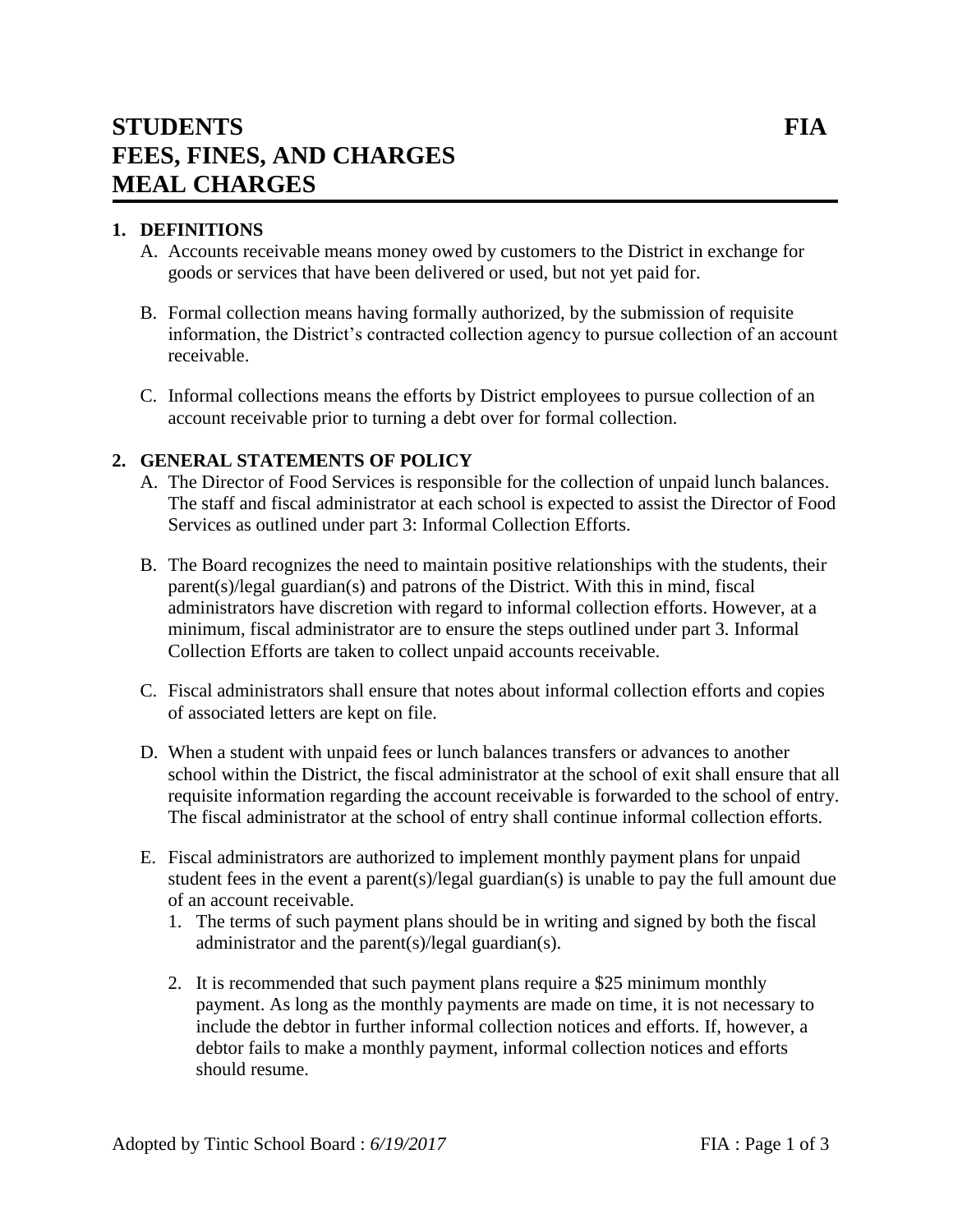3. Interest is not to be charged under monthly payment plans except as expressly authorized by the Business Administrator on a case by case basis.

## **3. INFORMAL COLLECTION EFFORTS**

- A. Unpaid Lunch Balances Each student's lunch account balance shall be reviewed on a weekly basis. If at the time of the review, an individual student's balance is:
	- 1. Between 3 meals remaining and negative \$10, the lunch secretary/kitchen manager is to verbally inform the student to let their parent(s)/legal guardian(s) know that money needs to be put into their lunch account.
	- 2. Between negative \$10 to \$20, the kitchen manager is to send a letter home with the student informing the student's parent(s)/legal guardian(s) that money needs to be put into their student's lunch account. The letter should include helpful information such as how to apply for the free/reduced lunch program, how to pay for meals, etc.
	- 3. Between negative \$20 to \$30, the kitchen manager is to provide the information to the principal who is to place a phone call to the parent(s)/legal guardian(s) requesting that the unpaid lunch balance be paid in full.
	- 4. Between negative \$30 to \$35, the kitchen manager is to prepare and send a letter, to be signed by the principal, to the student's parent(s)/legal guardian(s) informing them that the unpaid lunch balance needs to be paid in full.
	- 5. Between negative \$35 to \$40, the kitchen manager is to prepare and send a certified letter, to be signed by the principal, to the student's parent(s)/legal guardian(s) notifying them that the unpaid lunch balance needs to be paid in full to avoid negative repercussions that could include 1) formal collections which would result in additional costs and 2) suspension of meal service.
	- 6. Above negative \$40, the Director of Food Services is to prepare and send a certified letter to the student's parent(s)/legal guardian(s) notifying them that they have 30 days to resolve the matter in full to avoid negative repercussions that could include 1) formal collections which would result in additional costs and 2) suspensions of meal service.

## **4. FORMAL COLLECTION**

- A. An account receivable must be delinquent for more than 90 days before the debt may be submitted for formal collection. (See 63A-3-302)
- B. For unpaid negative lunch balances Soon after the 30 days referred to in the letter at part 3.A.6. have passed, the Director of Food Services shall initiate formal collection.
- C. Formal collection for unpaid student fees and unpaid negative lunch balances is initiated by sending a certified letter, signed by the appropriate fiscal administrator, to the parent(s)/legal guardian(s) notifying them that unpaid amounts due will be pursued through formal collections if not paid within 10 days from the date of the letter.